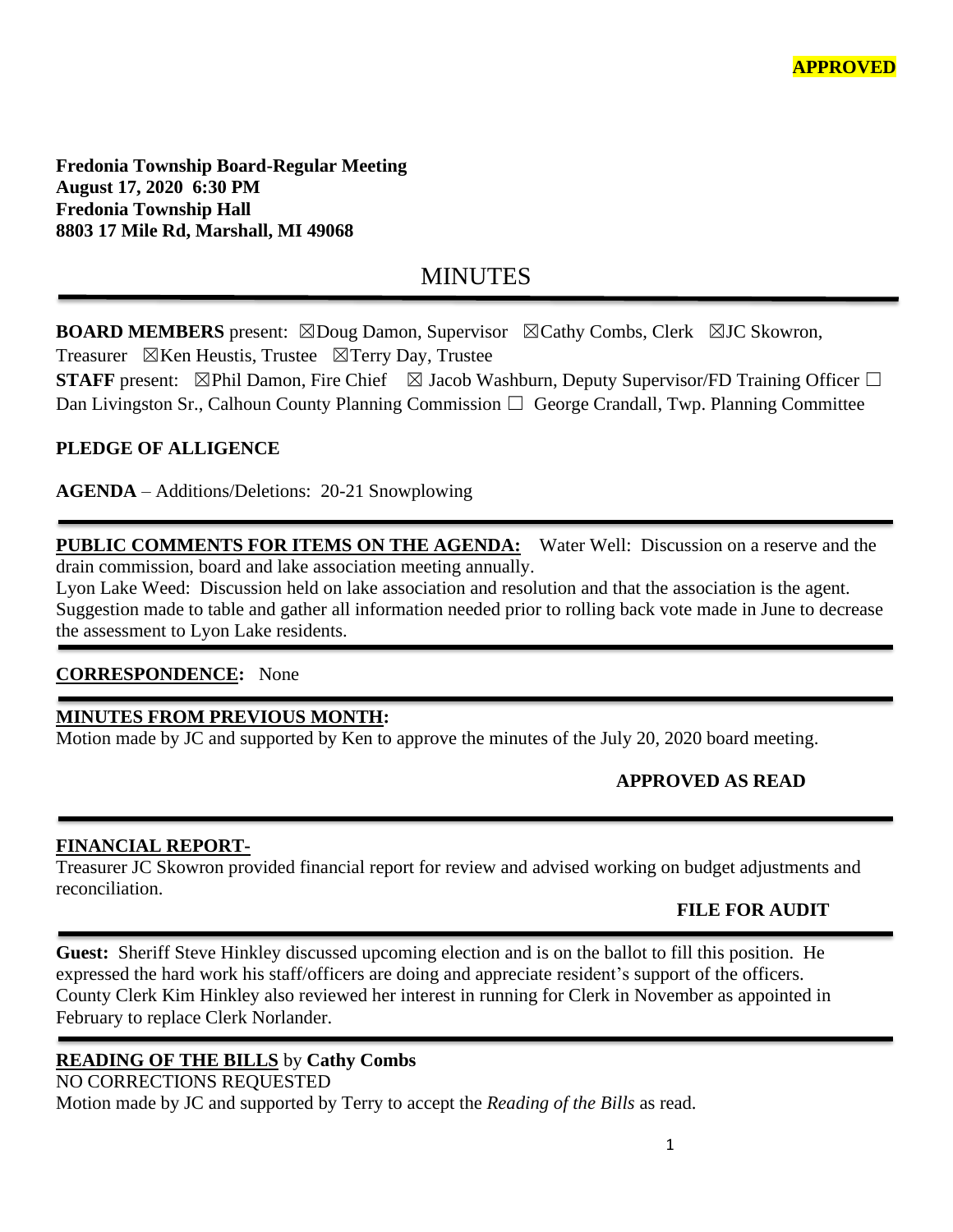# **REPORTS:**

**Fire Department**: Phil Damon advised there were 6 fire calls and 11 medical calls for this month. The department held pump and drivers training. Also, congratulations to Fredonia Firefighter Dan Cole for completing his state certification of firefighter I and II with Hazmat awareness. **Ambulance**: Ken reported that there is a position to be filled due to a retirement. **Roads:** County plans will be provided for next 5 years. **County Planning:** None **Cemetery:** Doug advised 3 burials this month and looking into Center Section being surveyed. **Zoning/Ordinance:** None **Fredonia Planning Commission:** Doug advised that the hearing for mining conditional use permit will be slated late September. **Board of Review:** None **Finance**: Potential committee meeting with individual board members and review of the final budget.

**Old Business:** Lyon Lake/City Water Well – Still working on information and would like to table until September

#### **New Business:**

**Lyon Lake Weed/SAD:** Discussion held regarding the assessment percentage from Lyon Lake residents on the winter tax bill. A resolution provided by the association that the authority remains with the Lyon Lake association, no new rate increase or decrease. JC made motion and supported by Terry to review resolution in 2005, new information provided by association and table until September. Motion carried unanimously. **Assessor Salary/Canvassing:** Doug read a letter from our Assessor Roger Smith asking board to consider and grant the following: Remove \$3,000 from Township Canvassing budget and add to the Assessor's Salary budget. This would leave a balance of \$3,000 in the canvasing budget for the 20-21 budget years. Assessor will donate \$2,000 back to the Township which will assist with any short fall due to the State Revenue Sharing being cut. Ken made motion and JC supported to take \$3,000 from canvasing budget and place in the Assessor's salary budget as stated in letter dated August 7, 2020. Motion carried unanimously.

**Election Budget:** Cathy discussed increased expenses from purchasing PPE supplies for August and upcoming November election. Also, explained grant submitted to be reimbursed for March election in the amount of \$2,700 and once received will apply back to the reserve fund. Cathy made motion and supported by Terry to amend the Election supply budget by \$750, increasing to \$1,050 from the cash reserved fund. Motion carried unanimously.

**Snow Plowing**: Doug asked if the board wanted to contact the current contractors for snow plowing or post for bids. Terry made motion supported by JC to contact the current contractors and sign with them if pricing is the same. If prices have increased, we will then review in September. Motion carried unanimously.

**Fire Truck Loan**: Doug met with Southern Michigan Bank and Trust for an 8 year loan new fire truck. First truck – Grass truck will be purchased without a loan. Loan will not be needed until March of 2021. Doug will provide exact figures next month.